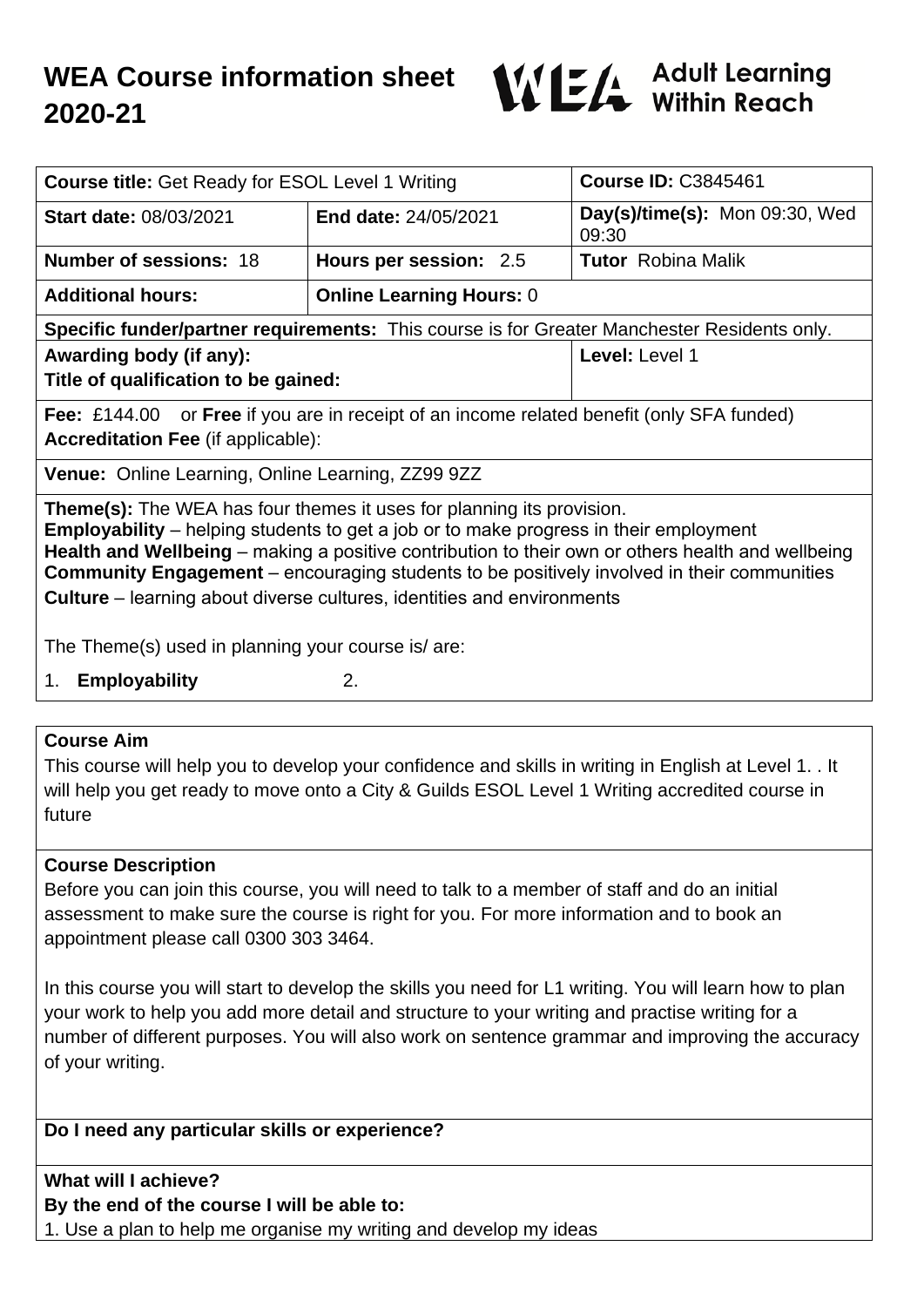- 2. Use connectives to sequence my writing and make it easier to read
- 3. Use formal and informal English appropriately in my writing
- 4. Write a formal letter using appropriate letter layout

5. Use a range of sentence structures and different verb tenses (past, present, and future) accurately in my writing

## **What teaching methods will be used and will there be work outside of the class?**

- The WEA's digital learning platform, Canvas will be used to provide resources or to support lessons, enable assessment, provide learner feedback and for other activities for individuals away from the course. If you want to understand more about our digital learning platform please visit: http://bit.ly/WEAonline

- Most of your learning will take place in your class, but one or two sessions will be online using WEA's digital learning platform, Canvas, working by yourself or engaging with other students. If you want to understand more about our digital learning platform please visit: http://bit.ly/WEAonline

- The WEA tutor will use a range of different teaching and learning methods and encourage you and the group to be actively involved in your learning

- You will do lots of different activities with examples from real life situations
- You will work together with other students and the tutor, as well as working on your own.
- Your tutor will give you homework

# **What kind of feedback can I expect from the tutor?**

- You will be able to keep a record of your progress and achievement using photos, audio, text or documents uploaded into the WEA's digital learning platform, WEA Canvas.
- Your tutor will provide written, text and audio feedback recorded in WEA Canvas, WEA's digital learning platform.
- • Your tutor will help you to set targets for your learning.
- Your tutor will give you regular friendly feedback about your progress.

# **What else do I need to know? Is there anything I need to bring?**

- What you need: You will need an internet connection, speakers, a microphone and a webcam so that you can use our video learning platform, Zoom. If you'd like to understand more Zoom please visit: http://bit.ly/ZoomSpec

- You will need a personal email address to join the WEA's digital learning platform, Canvas so that you can receive resources, record your progress and achievement and to work with others and share ideas. If you want to understand more about our digital learning platform please visit: http://bit.ly/WEAonline

- Please bring the following to your first session:
- Official document(s) showing the correct spelling of your name, address and date of birth.

• Certificates for any English / English for Speakers of Other Languages (ESOL) qualifications you already have.

### **Pre-course work, reading and information sources**

- You will have access to course resources and links to wider learning through the WEA's digital learning platform, Canvas: http://bit.ly/WEAonline

It is useful if you are using English as much as possible, at work, at home or in your local area.